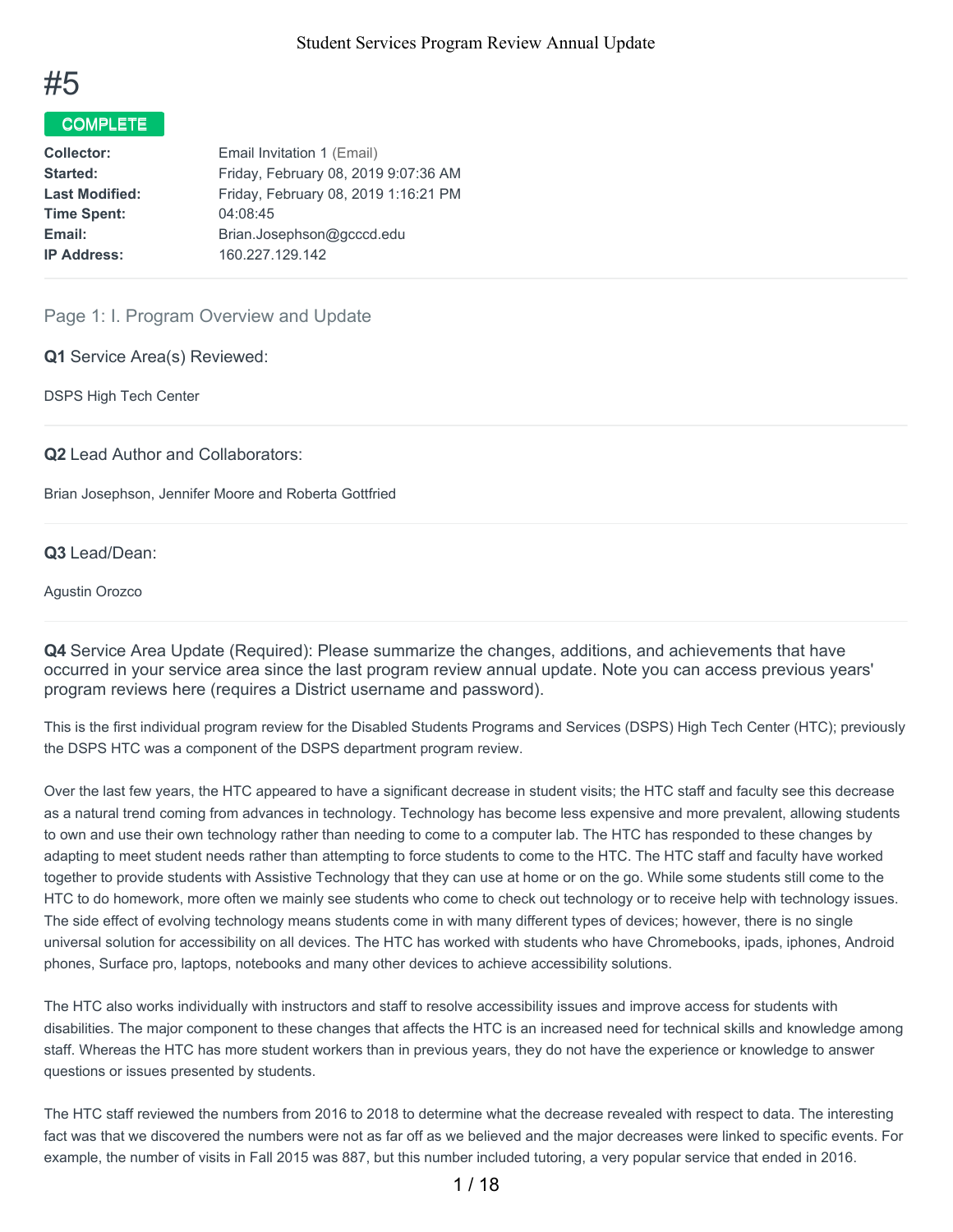Another significant event was the loss of transition students from local high schools who came with their teachers at least once a week. A change in the teacher/program at the local schools resulted in students no longer coming to the HTC. When these factors were looked at together, it was very clear why there was a significant drop from 2015 to 2016. In Fall of 2016 the number of visits was 586 and in Fall 2017 it was 556. In Fall of 2018 the number dropped to 341. This difference is explained by the fact that in 2018, we started refining our methods of data collection and began separating counts for: (1) HTC visits, (2) Alternate Media visits, and (3) Test Proctoring visits. When these three numbers are combined, the total exceeds 600 visits, which is equal to or higher than previous years. See attached student count chart.

The HTC has updated most Assistive Technology to networked versions, which can be accessed throughout campus. The HTC has updated to the latest versions for available assistive software. For text-to-speech software, the HTC has moved to providing students with Kurzweil, which has a more expansive technological footprint. Kurzweil can be installed on a laptop, used as a cloud based solution accessed through the internet, or as an app for idevices. The HTC creates Kurzweil accounts for students and uploads their textbooks to the cloud, which can be accessed in multiple ways. Kurzweil provides many functions (multimodal learning; Visual, Auditory and Kinesthetic) that can improve student success and achievement when used regularly. The HTC also offers Alternate Media on a USB flash drive for students who prefer it.

Overall, Test Proctoring administered 419 exams in Fall 2018 and 448 exams in Fall 2017. There were 129 students registered for test proctoring in Fall 2018 and 118 students in Fall 2017. Some students were new to Test Proctoring, while others had attended prior semesters. When questioned, some students expressed hesitation to use Test Proctoring services as they did not want to be different from their peers, others were comfortable taking tests in class due to the subject matter, or instructors provided extra time. In some cases, instructors noticed DSPS students struggling on exams and encouraged them to register with Test Proctoring.

Students often shared how much their grades improved as a result of the quiet environment and no distractions. In one instance, an Engineering instructor referred a non-DSPS student to Test Proctoring as they noticed the student struggled with the exam, needed more time and suspected a disability. The student took the next exam with Test Proctoring and was amazed that their grade went from a "C" to an "A." The student was referred for services and qualified for DSPS.

The HTC and Test Proctoring have had numerous students verbalize their appreciation for our assistance as well as informing us about a significant improvement in their grades. We have provided critical assistance to several low vision students over the last year. We worked one-on-one with the instructor of a student who had a severe visual impairment, and converted homework and assignments into accessible material using various formats. For this student, we created raised images, reformatted documents for Jaws or Kurzweil software, enlarged maps, and HTC staff work one-on-one with the student for homework assignments. Another low vision student purchased the wrong book and then purchased an inaccessible e-book. We worked with this student many times to get the correct book in an accessible format. The student informed us that without our help they would have been "lost" as their visual impairment made it difficult to navigate the processes of buying, signing up online, and accessing the book.

Thanks to support from Calworks and IS staff, the HTC was able to make some important improvements. For instance, the HTC purchased updated equipment and supplies, such as a new high-speed scanner for creating Alternate Media and USB Flash drives to provide to students for Alternate Media. The HTC was able to purchase some quality noise cancelling headphones for students who are extremely noise sensitive. These have been helpful for many students for Test Proctoring and general studying. The entire lab was outfitted with monitor arms that allow students to adjust monitor positions as needed. The HTC also had a significant increase in Calworks work-study students who provide assistance with translation, answer student questions, and cart service.

This year the California Community Colleges Chancellor's Office (CCCCO) updated their guidelines regarding Alternate Media production and tracking. The CCCCO now recommends maintaining an Alternate Media request/response tracking system regarding the status of a student's Alternate Media requests:

(http://extranet.cccco.edu/Portals/1/SSSP/DSPS/Resource%20Documents/COAlternateMediaProductionGuidelines.final.7.11.18.acc.pd f). Some of the minimum recommendations are:

- date student notified to submit Alternate Media Request;
- date of request received;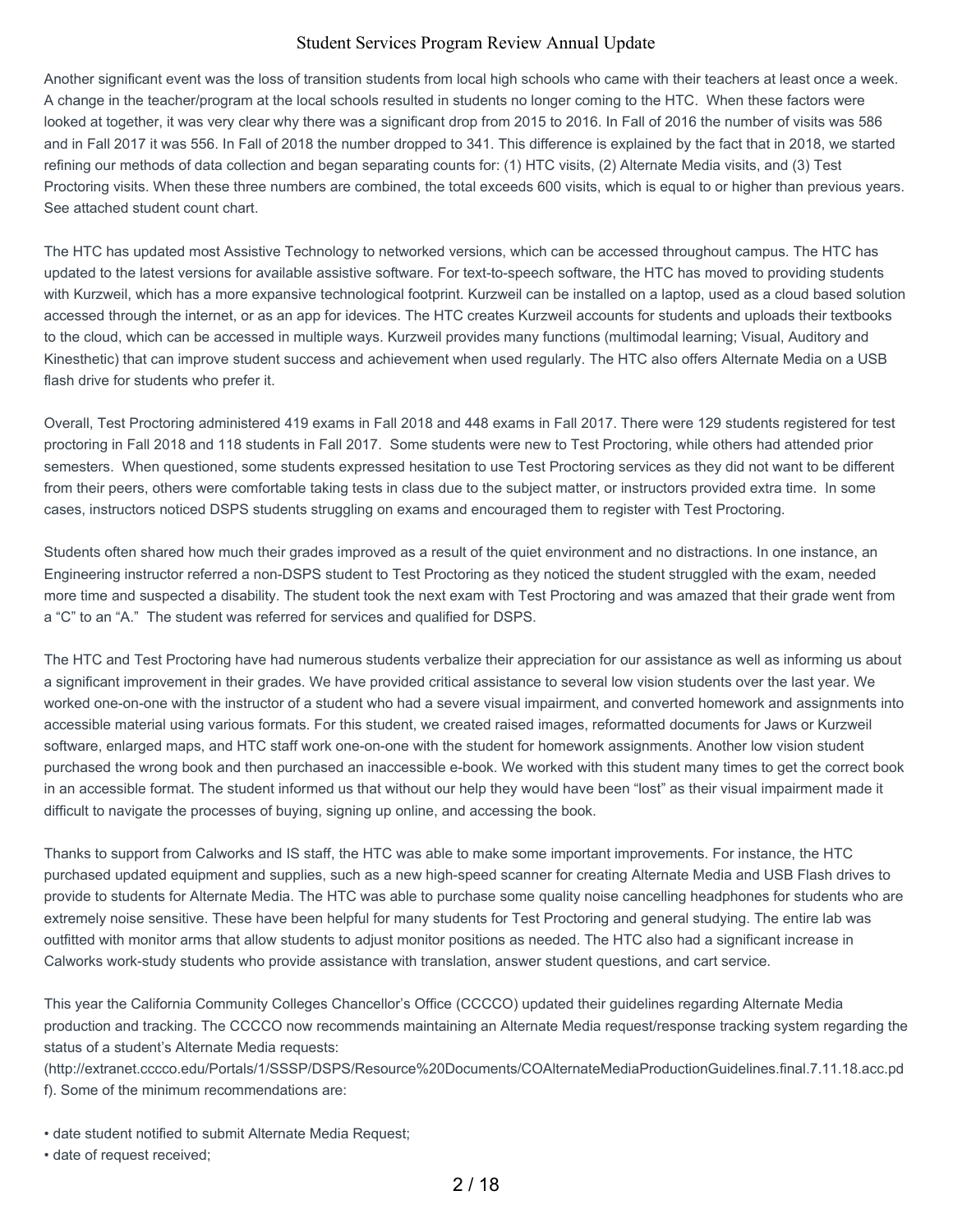- date student notified of receipt of Alternate Media request;
- projected date of completion (based on the delivery timeline guidelines);
- date student notified of completion of Alternate Media request;
- type of source material received (e.g., scanned file, MS Word, PDF, etc.);
- the type of alternate format produced;
- actual date of completion (with notation on number of business days, if any, beyond scheduled date of completion);
- time interval, in days, identifying the difference between the projected date of completion and the actual date of completion;

• comments and/or notes regarding subject matter, poor quality original materials, or complexity of Alternate Media format, e.g., paper production of Braille or large print requiring re-formatting/re-pagination; and

• actual time it took to produce alternate format materials.

Brian Josephson, the Alternate Media Specialist, worked with colleagues at Grossmont and Cuyamaca College to develop a database for the complex information required by these new guidelines. Several different types of databases were trialed and there is now a model that is expected to work for tracking information. Adapting to new technology, the HTC has moved away from using CDs for Alternate Media and now uses a combination of flash drives and online delivery through Kurzweil.

The HTC added new signage in the form of a large banner over the door. Many students reported difficulty finding the HTC so the new banner is expected to address this issue.

Page 2: II. Student Learning Outcomes/Student Services Outcomes Assessment Reflection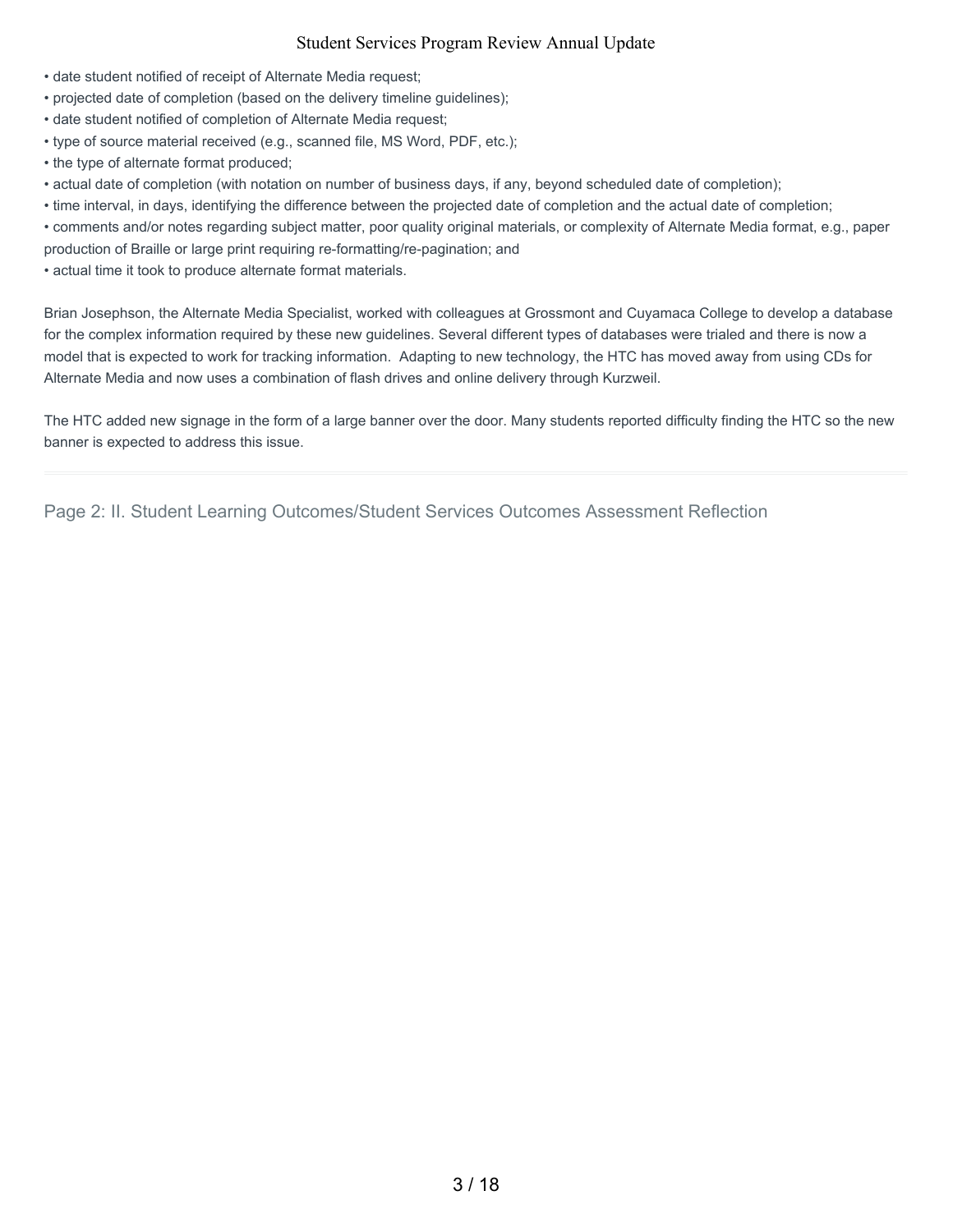**Q5** Please provide a summary of your service area's student learning outcome (SLO) and student services outcome (SSO) assessment efforts and findings from 2017/18. For assistance locating assessment information stored in TracDat, please contact the Institutional Effectiveness, Success, and Equity Office at brianna.hays@gcccd.edu.

As this is our first individual program review, there are no SLO's or assessment findings from 2017/2018 created by the HTC. In the DSPS general program review, there was an SLO involving the HTC which was labeled as Activity #2.

"Activity #2. Students with disabilities will have the opportunity to improve their academic success by using accommodations that apply specifically to the HTC, such as Alternate Media, Assistive Technology and Test Proctoring."

The purpose of the activity was to encourage students to use the HTC to improve academic success. The activity was measured by numerical data and a student survey was sent in Fall 2018. The number of students using the HTC did not increase. However, the survey revealed that "The majority of respondents (66%) indicated they have used Cuyamaca's High Tech Center (HTC); of these respondents, the vast majority (81%) agreed or strongly agreed with the statement "The technology available in the High Tech Center (HTC) meets my needs." The survey also showed that the primary reasons for not using the HTC were that students felt they did not need it or did not know about it.

Some comments from the survey as to why students did not use the HTC:

- Because I don't need it at this moment.
- I don't have a lot of time on my hands to use the High Tech Center.
- I have a laptop that meets my needs.
- I just never had the time to use it.
- Do not know what that is.
- Other places have computers that I'm already in.
- Have not needed to as yet.
- I did not know about it.

Test Proctoring was the second most utilized service of the 14 DSPS service categories listed in the 2018 DSPS Student Survey. Students indicated they liked the extra time, private space, quiet, and help from the Test Proctoring staff. Aside from scheduling and coordinating exams between students and faculty, Test Proctoring assistance included setting up exams in Kurzweil on the computer so students can listen to them thereby improving comprehension; facilitating on-line Math 160 exams in Canvas; reading & clarifying instructions; and working one-on-one with students. In addition, several visually impaired students needed exams read aloud and to have their answers scribed.

**Q6** OPTIONAL: Please use the button below to upload any additional/supporting documentation (in Word or PDF format) for the above question.

#### **DSPS 2018 Student Survey Results 181206.pdf (208.4KB)**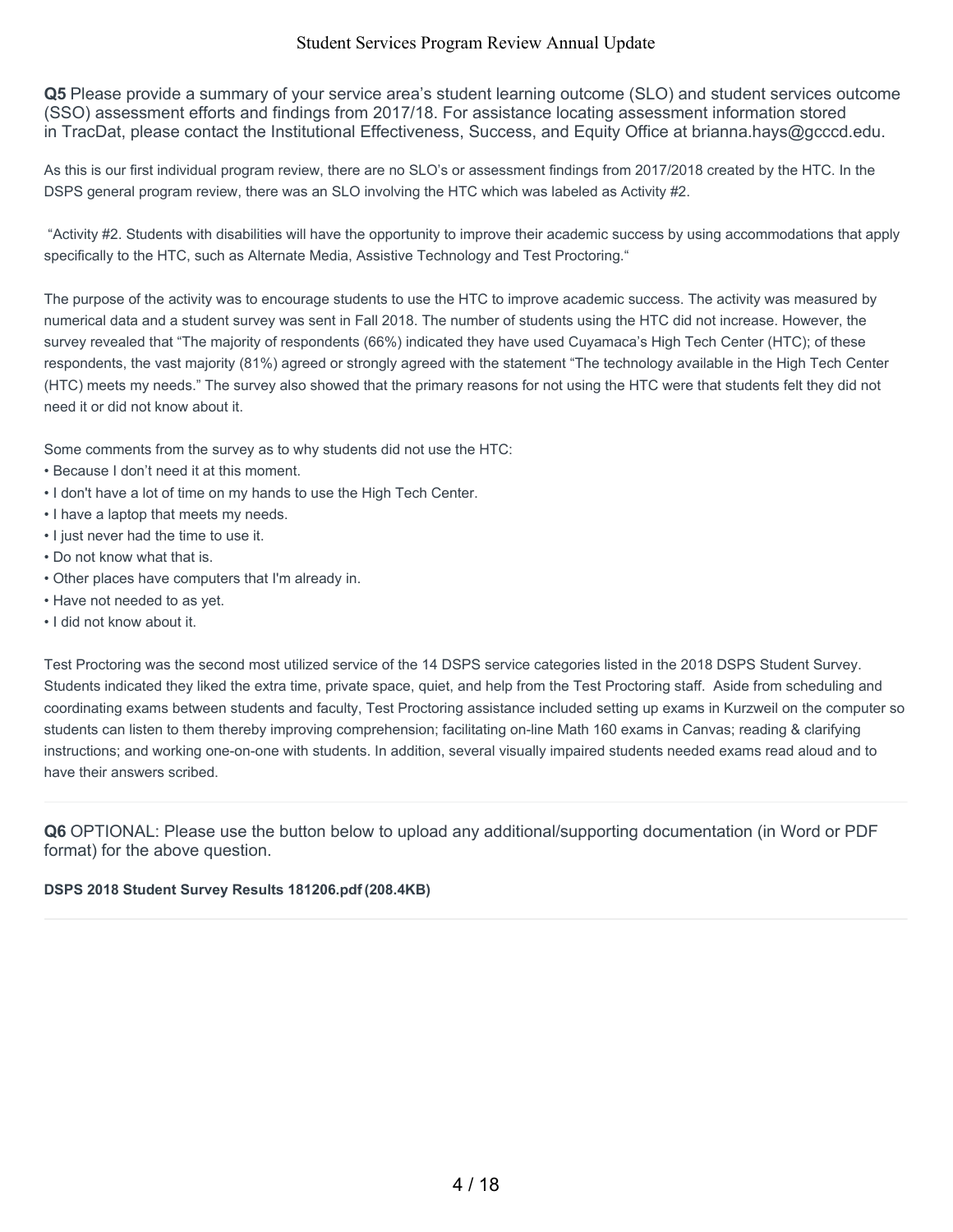**Q7** How did (or will) your service area use its 2017/18 SLO and SSO assessment findings to advance student success and improve services to students?

The HTC faculty and staff feel the best way to improve student success and achievement is to encourage students to use Assistive Technology in the way that is most comfortable to them. The HTC continues to provide a comfortable environment for students with disabilities to study. The HTC believes, however, that the more crucial factor in student success is that students use the Assistive Technology they need even if they are not doing so in the HTC. The staff of the HTC feels that increasing Kurzweil use is one possible solution to increasing student success. The HTC feels that its' role now is more about training, addressing technology issues, and working with faculty to increase accessibility.

The HTC has sought to address the issue of students not being able to find the HTC by adding a large banner above the door. The banner makes it clear where the HTC is located and welcomes students. As the banner has only been up since the beginning of Fall 2018, it has been difficult to determine if it has made a difference.

The HTC staff plans to address the issue of students' lack of knowledge by providing orientations to familiarize them with the HTC and its services. The HTC staff believes that one-on-one orientations with new students as they come in would be the most effective. In the past, the HTC scheduled times and dates for orientations with a wide range of options, but students failed to show up. The HTC staff will also continue sending emails at regular intervals each semester to let students know what is available, and suggest they come in to see if Assistive Technology or Test Proctoring might help them.

The HTC staff believes promoting independence while offering support (scaffolding) is integral to student success. The HTC is looking at ways to track student success and improve services when students prefer not to come in. The HTC continues to track the number of students coming in to the HTC. The difficulty lies in students who come in once (or email or call), get software or assistance, and then do not come back. The HTC also provides software and Assistive Technology to other computer labs on campus; this allows students greater independence but does not provide an option for tracking student usage. One way we are addressing this situation is by using software that offers student use reports, such as Kurzweil. The HTC is beginning to track Kurzweil use as a way to measure if students are using their academic adjustments successfully. The early Kurzweil reports showed us that while we have set up 57 student accounts, only 27 students have actually accessed it (logins). The report also indicates that of the students who have logged in, the majority have not used it regularly. The HTC staff believes this may in part be due to not understanding how to use the software. The HTC plans to address this issue by creating a Kurzweil training to give students a solid understanding of how to effectively use Kurzweil to improve their success in classes. Unfortunately, Kurzweil is just one software program, and it will not help us track student use of other Assistive Technology on campus.

The HTC staff is also planning to work on streamlining processes, and re-writing policies and procedures to make them easier for students to understand. One primary example is the current Alternate Media form that students sign before receiving Alternate Media; it has two pages of policies and requirements that students seldom actually read. The HTC will streamline this form to make the document simpler and more understandable to students. The HTC also plans to look at all documents presented by the HTC to students to see if they can be simplified.

The Alternate Media Specialist plans to update and implement the new Alternate Media tracking database in the Spring 2019 semester.

**Q8** OPTIONAL: Please use the button below to upload any additional/supporting documentation (in Word or PDF format) for the above question.

#### **Fall 2018-Kurzweil-student-usage- Reports.pdf (250.9KB)**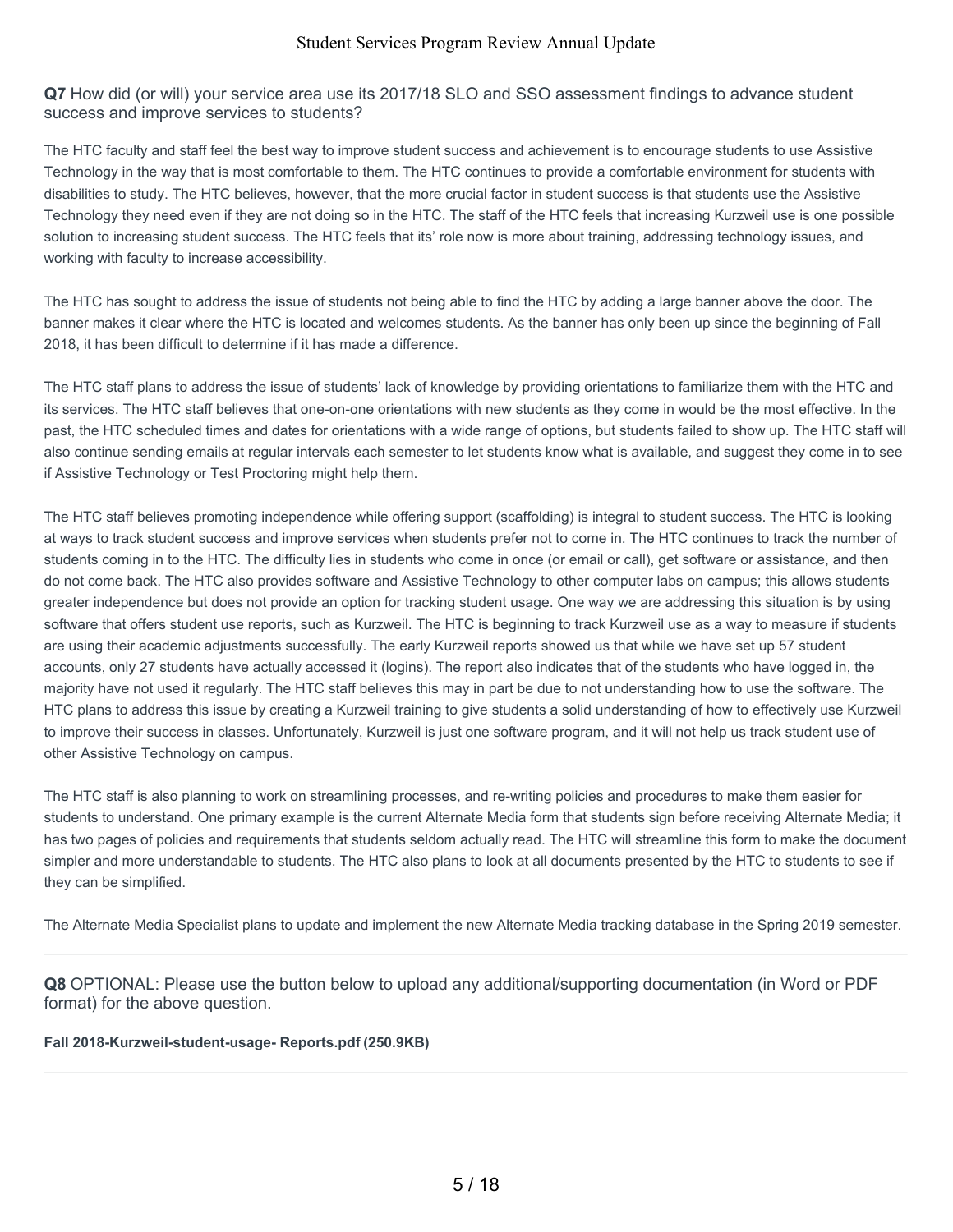**Q9** What are your service area's assessment plans (i.e., which SLOs and/or SSOs will be assessed) for 2018/19?

In 2019, the HTC plans to begin tracking data through multiple measures rather than straight numerical data. The number of visits, number of equipment loans and number of Alternate Media requests does not accurately reflect the efforts and achievements of the HTC.

The HTC will track Alternate Media through the new database created by the Alternate Media Specialist. The database will track time spent, books provided, issues encountered, and timeliness. The HTC will track academic adjustment use through Kurzweil reports, Test Proctoring data, as well as number of visits and number of equipment loans. The HTC will also add student surveys for determining interest and issues.

The HTC staff will work together to create a new SLO/SSO based on the above changes.

**Q10** OPTIONAL: Please use the button below to upload any additional/supporting documentation (in Word or PDF format) for the above question.

#### **All\_Data.pdf (12MB)**

Page 3: III. Student Achievement and Institutional Effectiveness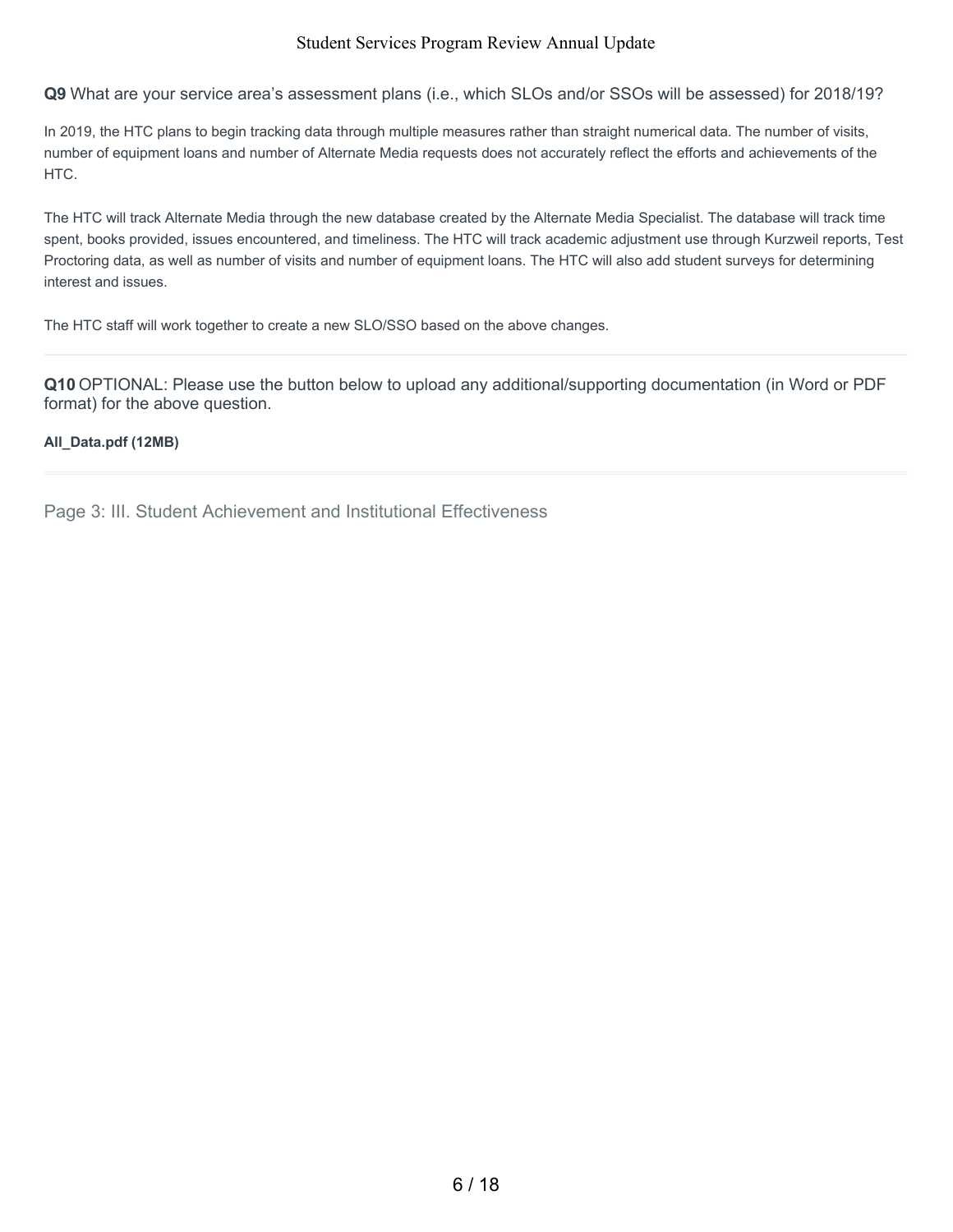**Q11** Please review any research data and/or reports for your service area and summarize the findings and implications for practice.

According to the 2018 DSPS report from the State Chancellor's office, DSPS students continue to persist from year to year and dropout rates have decreased. The report goes on to state that DSPS students have a significant disproportion of degree and certificate attainment. According to the report, "DSPS students are earning a degree only six percent of the time when compared to non-DSPS students, according to the data above for both 2015-16 and 2016-17 data. Despite strong persistence rates, equity gaps remain related to completion of degree."

In regards to course completion, the report found that there was a similar success rate between DSPS and non-DSPS students in degree applicable courses. There was, however, a nine percent difference in completion of basic skills courses, with DSPS students failing to complete basic skills courses. This can have a significant impact on transfer and the report suggests it is a major reason DSPS students fail to transfer at the same rate as non-DSPS students.

Key findings of the report:

"The data compiled for this report show that students with disabilities represent five percent of the population of the community colleges. This student population is typically located in the lower margins in different performance and completion metrics. This report shows those metrics are increasing slowly. This student population:

• Take and complete both credit and noncredit courses at the same rate as their non-disabled peers.

• Both DSPS and non-DSPS students take credit courses at higher rates than non-credit courses.

• DSPS students continue to persist year after year without reaching a point of transfer preparedness, transfer or degree or certificate attainment. DSPS students attend California community colleges much longer than non-DSPS students.

• Demonstrate greater persistence from Spring to Fall and retention from Fall to Fall in most classes.

• DSPS students perform similarly in both workforce preparation courses and short-term vocational courses when compared to their non-disabled peers."

In The California Community College Vision for Success, the following ambitious goals have been set for achievement by 2022.

• Increase by at least 20 percent the number of CCC students annually who acquire associates degrees, credentials, certificates, or specific skill sets that prepare them for an in-demand job.

• Increase by 35 percent the number of CCC students transferring annually to a UC or CSU.

• Reduce equity gaps across all of the above measures through faster improvements among traditionally underrepresented student groups, with the goal of cutting achievement gaps by 40 percent within five years and fully closing those achievement gaps within 10 years.

When reviewing the equity gaps DSPS students face, combined with the vision for success, it becomes clear that the major focus of the DSPS department needs to be on helping its students achieve greater success in general education requirements which in turn could lead to greater success in degree and transfer percentages.

**Q12** OPTIONAL: Please use the button below to upload any additional/supporting documentation (in Word or PDF format) for the above question.

#### **2018-dsps-report-FINAL-ADA.pdf (4.6MB)**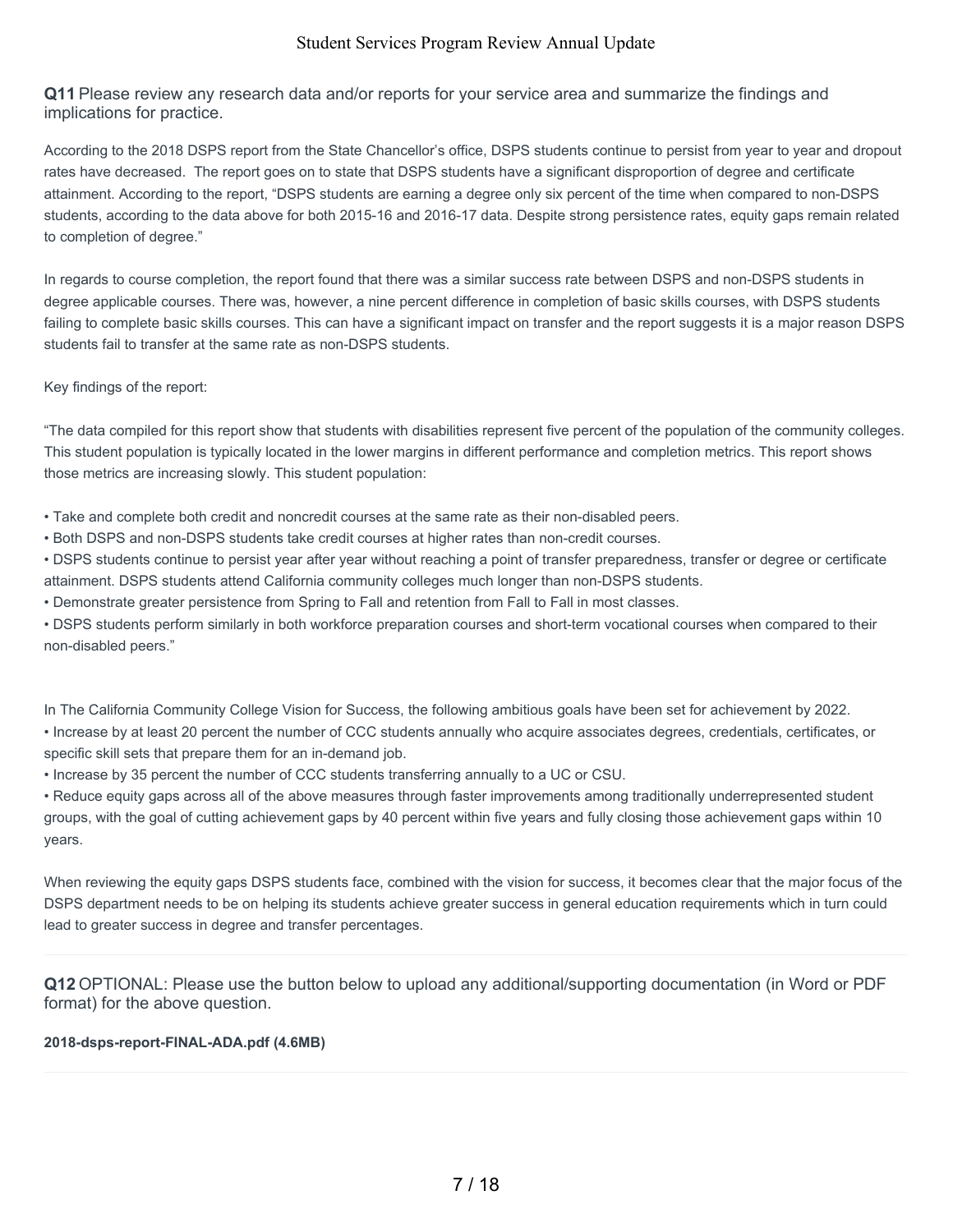**Q13** What steps will the service area take to improve services and/or outcomes (e.g., course success, persistence, degree/certificate completion, or transfer) for the College's disproportionately impacted student groups?To access a detailed report on the College's equity data, click here. To access college-wide student demographic and outcome data, click here.

The DSPS HTC will encourage Kurzweil usage most especially with students taking general education courses. The HTC will maintain work-study students to help students with questions and technology concerns. Test Proctoring will continue to provide a quiet environment and extra time on tests, and will look at increasing Kurzweil usage among students who struggle with reading or comprehension.

**Q14** OPTIONAL: Please use the button below to upload any additional/supporting documentation (in Word or PDF format) for the above question.

#### **vision-for-success.pdf (6.7MB)**

| Page 4: IV. Previous Goals: Update (If Applicable)                                                                                   |            |
|--------------------------------------------------------------------------------------------------------------------------------------|------------|
| Q15 Would you like to provide an update for your<br>previous program review goal(s)?                                                 | <b>Yes</b> |
| Page 5: Previous Goal 1                                                                                                              |            |
| <b>Q16</b> Previous Goal 1:                                                                                                          |            |
| 1. Goal 1: Students with disabilities will have the opportunity to improve their academic success by using academic adjustments that |            |

apply specifically to the HTC, such as Alternate Media, Assistive Technology, and Test Proctoring.

| Q17 Link to College Strategic Goal(s): | <b>Basic Skills</b><br><b>Acceleration</b><br><b>Guided Student</b><br>$\overline{\phantom{a}}$<br><b>Pathways</b> |
|----------------------------------------|--------------------------------------------------------------------------------------------------------------------|
|                                        | <b>Student Validation and</b><br>,<br><b>Engagement</b><br><b>Organizational Health</b>                            |
| Q18 Goal Status                        | <b>Completed</b>                                                                                                   |

**Q19** How was the goal evaluated? If the goal is "in progress," how will it be evaluated?

This goal comes from the previous Program Review that was compiled by the DSPS department. Since the HTC is doing its own Program Review, we will be creating new goals. The status update for this goal is that students have access to the HTC, Alternate Media, Assistive Technology and Test Proctoring. The goal of improving academic success as a result of using academic adjustments is difficult to track and therefore this goal is being rewritten.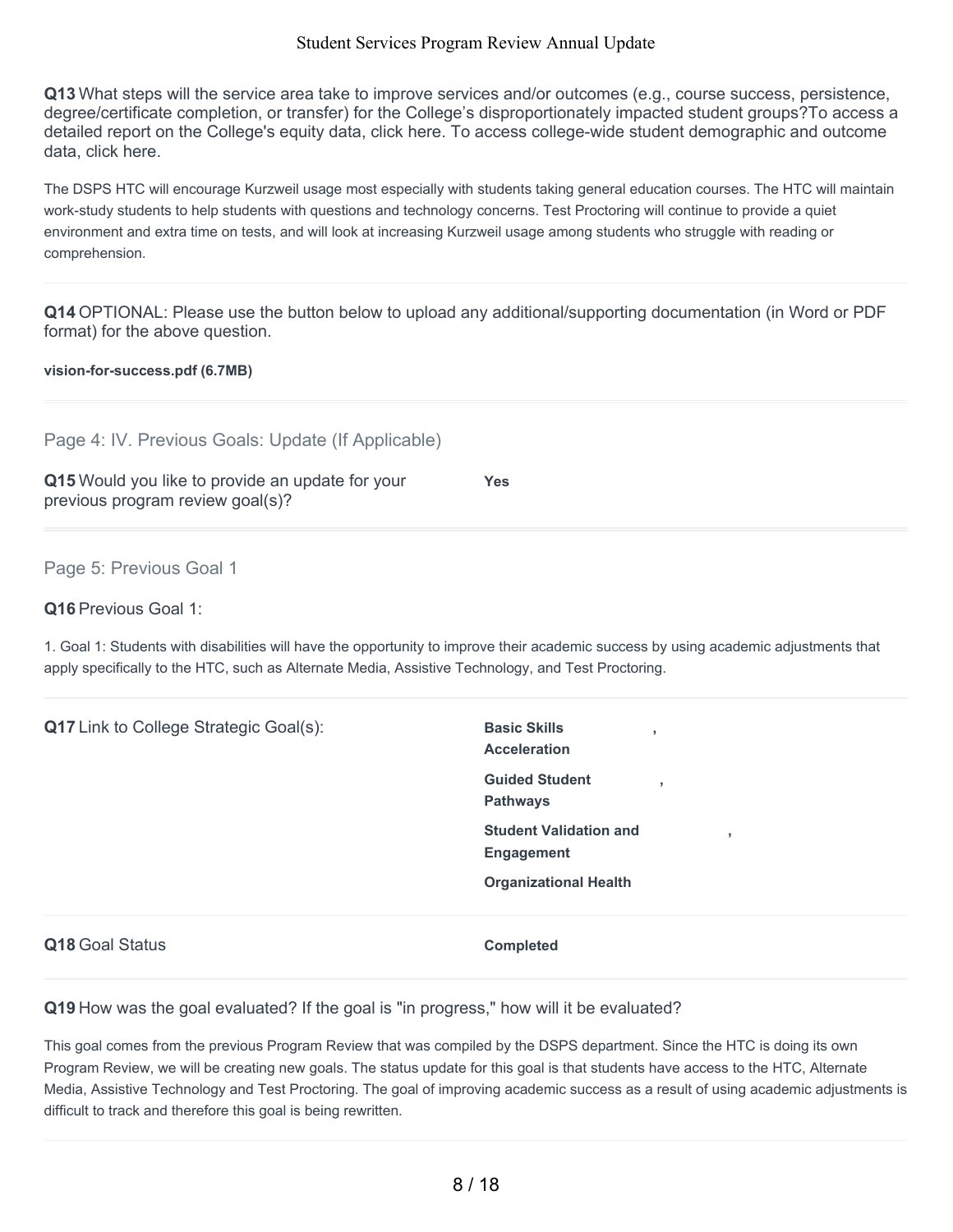| <b>Q20</b> Please provide the rationale for this goal:                              | <b>Respondent skipped this question</b> |
|-------------------------------------------------------------------------------------|-----------------------------------------|
| Q21 Please provide the goal action steps for the year<br>(previously "Activities"): | Respondent skipped this question        |

**Q22** \*\*OPTIONAL\*\* Previous Goal 1 Additional Documentation: If you have any additional documentation you would like to include in relation to this goal, please use the "Upload" button below. You can upload a Word document or PDF file.

#### **SARS Unduplicated Counts2016to2018.pdf (12.1KB)**

| Q23 Do you have another goal to update?                                                                                                                                                                                                                | <b>No</b>                               |
|--------------------------------------------------------------------------------------------------------------------------------------------------------------------------------------------------------------------------------------------------------|-----------------------------------------|
| Page 6: Previous Goal 2                                                                                                                                                                                                                                |                                         |
| Q24 Previous Goal 2:                                                                                                                                                                                                                                   | <b>Respondent skipped this question</b> |
| Q25 Link to College Strategic Goal(s):                                                                                                                                                                                                                 | <b>Respondent skipped this question</b> |
| Q26 Goal Status                                                                                                                                                                                                                                        | <b>Respondent skipped this question</b> |
| Q27 How was the goal evaluated? If the goal is "in<br>progress," how will it be evaluated?                                                                                                                                                             | <b>Respondent skipped this question</b> |
| Q28 Please provide the rationale for this goal:                                                                                                                                                                                                        | <b>Respondent skipped this question</b> |
| Q29 Please provide the goal action steps for the year<br>(previously "Activities"):                                                                                                                                                                    | <b>Respondent skipped this question</b> |
| Q30 ** OPTIONAL** Previous Goal 2 Additional<br>Documentation: If you have any additional<br>documentation you would like to include in relation to<br>this goal, please use the "Upload" button below. You can<br>upload a Word document or PDF file. | <b>Respondent skipped this question</b> |
| Q31 Do you have another goal to update?                                                                                                                                                                                                                | <b>Respondent skipped this question</b> |
| Page 7: Previous Goal 3                                                                                                                                                                                                                                |                                         |
| Q32 Previous Goal 3:                                                                                                                                                                                                                                   | <b>Respondent skipped this question</b> |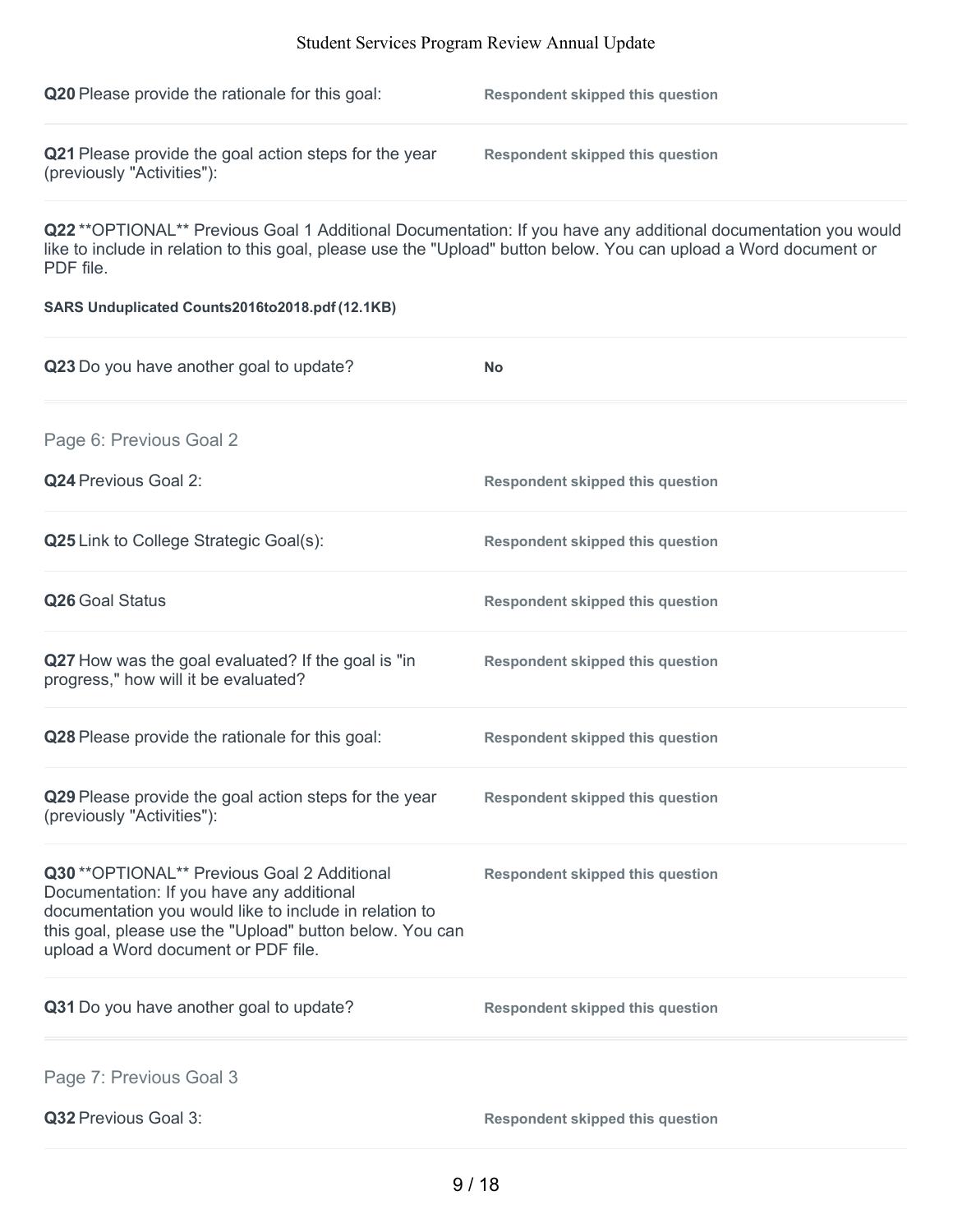| Q33 Link to College Strategic Goal(s):                                                                                                                                                                                                                 | <b>Respondent skipped this question</b> |
|--------------------------------------------------------------------------------------------------------------------------------------------------------------------------------------------------------------------------------------------------------|-----------------------------------------|
| Q34 Goal Status                                                                                                                                                                                                                                        | <b>Respondent skipped this question</b> |
| Q35 How was the goal evaluated? If the goal is "in<br>progress," how will it be evaluated?                                                                                                                                                             | <b>Respondent skipped this question</b> |
| Q36 Please provide the rationale for this goal:                                                                                                                                                                                                        | <b>Respondent skipped this question</b> |
| Q37 Please provide the goal action steps for the year<br>(previously "Activities"):                                                                                                                                                                    | <b>Respondent skipped this question</b> |
| Q38 ** OPTIONAL** Previous Goal 3 Additional<br>Documentation: If you have any additional<br>documentation you would like to include in relation to<br>this goal, please use the "Upload" button below. You can<br>upload a Word document or PDF file. | <b>Respondent skipped this question</b> |
| Q39 Do you have another goal to update?                                                                                                                                                                                                                | <b>Respondent skipped this question</b> |
| Page 8: Previous Goal 4                                                                                                                                                                                                                                |                                         |
| Q40 Previous Goal 4:                                                                                                                                                                                                                                   | <b>Respondent skipped this question</b> |
| <b>Q41</b> Link to College Strategic Goal(s):                                                                                                                                                                                                          | <b>Respondent skipped this question</b> |
| Q42 Goal Status                                                                                                                                                                                                                                        | <b>Respondent skipped this question</b> |
| Q43 How was the goal evaluated? If the goal is "in<br>progress," how will it be evaluated?                                                                                                                                                             | <b>Respondent skipped this question</b> |
| Q44 Please provide the rationale for this goal:                                                                                                                                                                                                        | <b>Respondent skipped this question</b> |
| Q45 Please provide the goal action steps for the year<br>(previously "Activities"):                                                                                                                                                                    | <b>Respondent skipped this question</b> |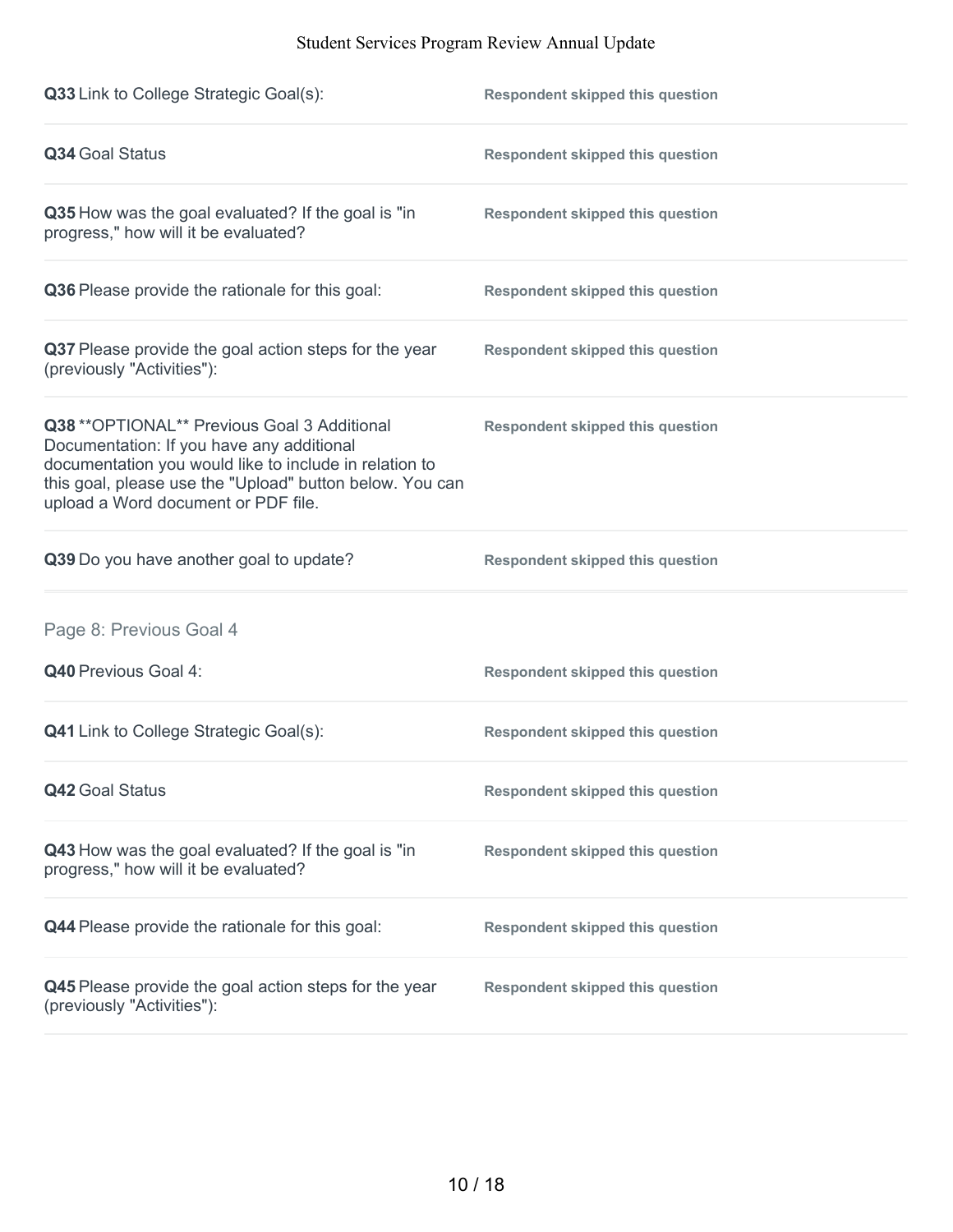| Q46 ** OPTIONAL** Previous Goal 4 Additional<br>Documentation: If you have any additional<br>documentation you would like to include in relation to<br>this goal, please use the "Upload" button below. You can<br>upload a Word document or PDF file. | <b>Respondent skipped this question</b> |
|--------------------------------------------------------------------------------------------------------------------------------------------------------------------------------------------------------------------------------------------------------|-----------------------------------------|
| Q47 Do you have another goal to update?                                                                                                                                                                                                                | <b>Respondent skipped this question</b> |
| Page 9: Previous Goal 5                                                                                                                                                                                                                                |                                         |
| Q48 Previous Goal 5:                                                                                                                                                                                                                                   | <b>Respondent skipped this question</b> |
| Q49 Link to College Strategic Goal(s):                                                                                                                                                                                                                 | <b>Respondent skipped this question</b> |
| Q50 Goal Status                                                                                                                                                                                                                                        | <b>Respondent skipped this question</b> |
| Q51 How was the goal evaluated? If the goal is "in<br>progress," how will it be evaluated?                                                                                                                                                             | <b>Respondent skipped this question</b> |
| Q52 Please provide the rationale for this goal:                                                                                                                                                                                                        | <b>Respondent skipped this question</b> |
| Q53 Please provide the goal action steps for the year<br>(previously "Activities"):                                                                                                                                                                    | <b>Respondent skipped this question</b> |
| Q54 ** OPTIONAL** Previous Goal 5 Additional<br>Documentation: If you have any additional<br>documentation you would like to include in relation to<br>this goal, please use the "Upload" button below. You can<br>upload a Word document or PDF file. | <b>Respondent skipped this question</b> |
| Page 10: V. New Goals (If Applicable)                                                                                                                                                                                                                  |                                         |
| Q55 Would you like to propose any new goal(s)?                                                                                                                                                                                                         | <b>Yes</b>                              |
| Page 11: New Goal 1                                                                                                                                                                                                                                    |                                         |

# **Q56** New Goal 1:

For this goal the HTC will track students who use Kurzweil software (an academic adjustment for text-to-speech) to determine if students are (1) using the software, (2) using it successfully and (3) if it makes a difference for them.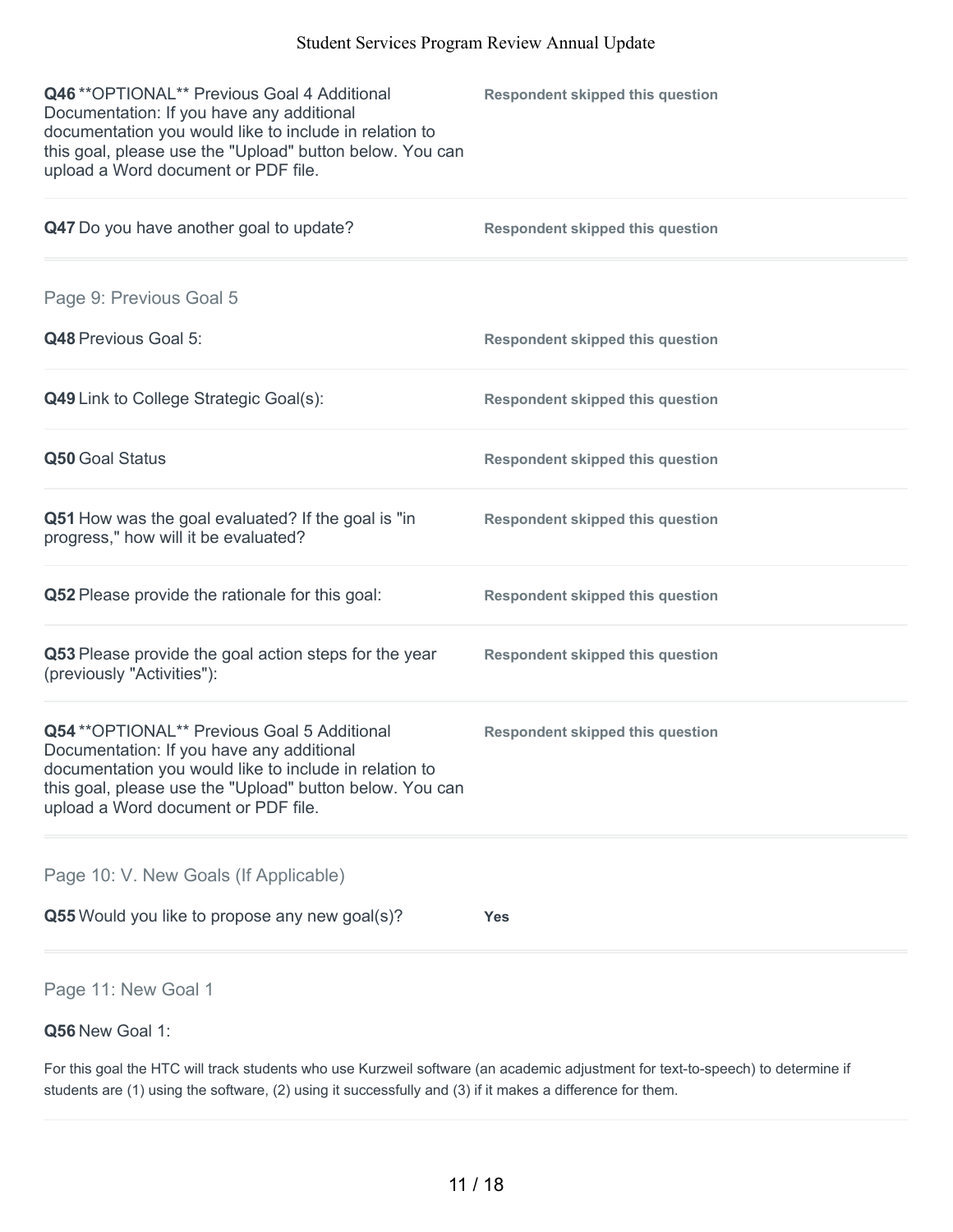| Q57 Link to College Strategic Goal(s): | <b>Basic Skills</b><br><b>Acceleration</b>  | $\overline{2}$ |   |
|----------------------------------------|---------------------------------------------|----------------|---|
|                                        | <b>Guided Student</b><br><b>Pathways</b>    | J.             |   |
|                                        | <b>Student Validation and</b><br>Engagement |                | ٠ |
|                                        | <b>Organizational Health</b>                |                |   |
|                                        |                                             |                |   |

**Q58** Please provide the rationale for this goal:

The reason behind academic adjustments for students with disabilities is to level the playing field and provide equal opportunity for success. Kurzweil software is a powerful tool to aid students in learning and retaining information. It can be helpful for students with different learning styles, visual impairments, slow processing, dyslexia and other learning challenges. For this goal to be most effective, students need to use the software. In Fall 2018, we ran a Kurzweil report that showed a large number of students who had access to Kurzweil were not using it. The HTC staff believes that by tracking Kurzweil usage, we can offer better support and encouragement to use this academic adjustment.

**Q59** Please provide the goal action steps for the year (previously "Activities"):

Track Kurzweil usage through reports. Contact students who are not logging in and offer training or support. Encourage students to use Kurzweil, and offer support and assistance in learning the program. Conduct surveys to determine why students are not using Kurzweil. Conduct surveys to determine how effective Kurzweil has been for students that used it.

# **Q60** How will the goal be evaluated?

Kurzweil reports from the beginning of the semester and the end to see if students are using it more. Read and evaluate student survey information.

**Q61** \*\*OPTIONAL\*\* New Goal 1 Additional Documentation: If you have any additional documentation you would like to include in relation to this goal, please use the "Upload" button below. You can upload a Word document or PDF file.

**Respondent skipped this question**

**Q62** Do you have another new goal? **Yes**

Page 12: New Goal 2

**Q63** New Goal 2:

Increase Kurzweil use for Test Proctoring, especially for required general education (basic skills) courses.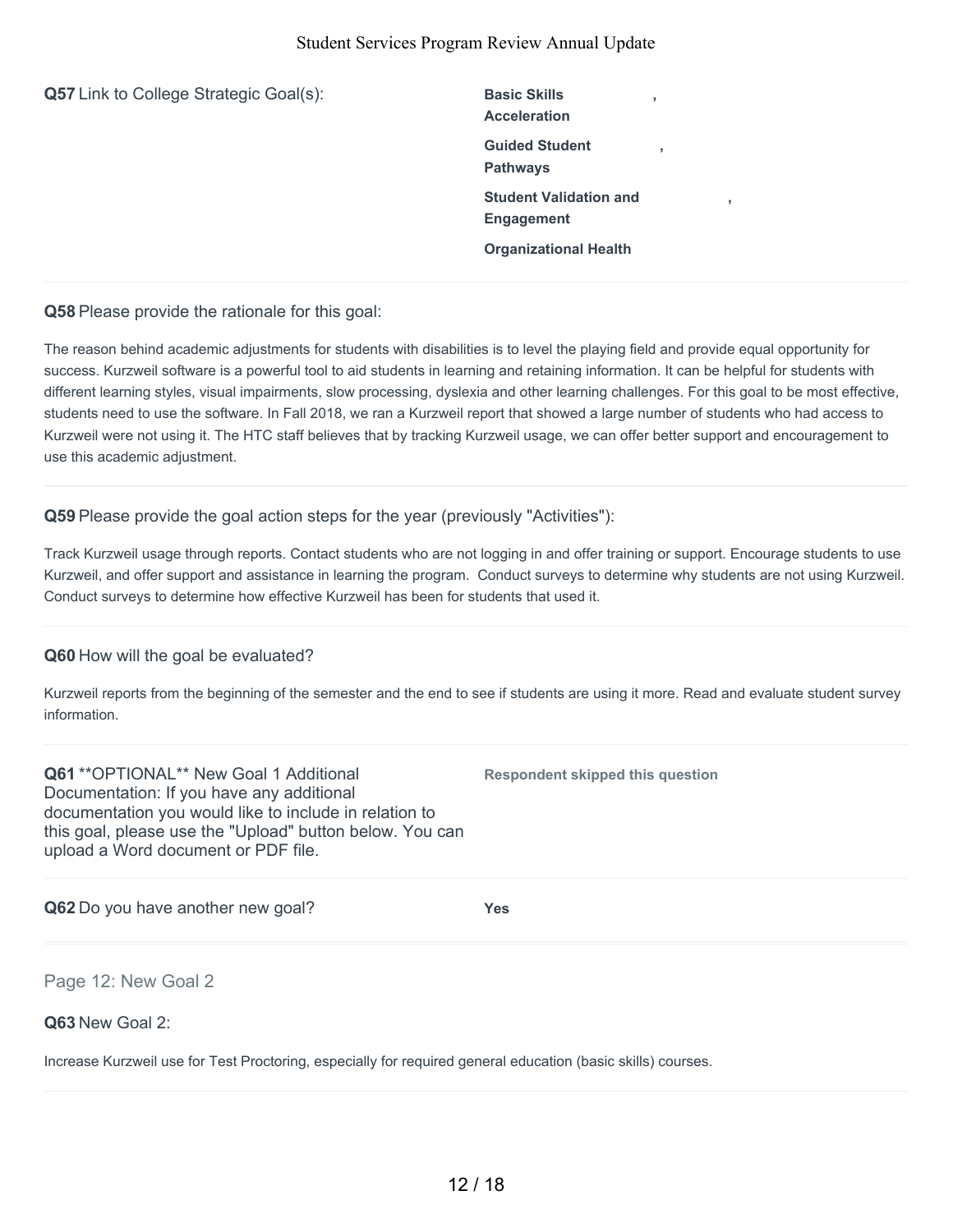**Q64** Link to College Strategic Goal(s): Basic Skills **Acceleration , Guided Student Pathways , Student Validation and Engagement , Organizational Health Q65** Please provide the rationale for this goal: DSPS Students have a lower success rate in the required general education courses than non-DSPS students. The Test Proctor has noticed that many students who have text-to-speech on their academic adjustment form do not ask for it on tests, know what it is or why they have this academic adjustment. The idea is to encourage more of these students to try Kurzweil and see if it can improve their

**Q66** Please provide the goal action steps for the year (previously "Activities"):

Ask students if they would like to try Kurzweil on their tests, focusing on students who have text-to- speech listed on their academic adjustment form. Use Kurzweil reports to determine how many students who use Kurzweil for Alternate Media are using it for Test Proctoring as well. Make adjustments to data collection to track use of Kurzweil among Test Proctoring students.

#### **Q67** How will the goal be evaluated?

academic success.

Compare data from Kurzweil reports to Test Proctoring data. Ask students if their scores improved after using Kurzweil for exams.

| <b>Q68</b> ** OPTIONAL ** New Goal 2 Additional<br>Documentation: If you have any additional<br>documentation you would like to include in relation to<br>this goal, please use the "Upload" button below. You can<br>upload a Word document or PDF file. | <b>Respondent skipped this question</b> |
|-----------------------------------------------------------------------------------------------------------------------------------------------------------------------------------------------------------------------------------------------------------|-----------------------------------------|
| Page 13: VI. Resources Needed to Fully Achieve Goal(s)<br>Q69 Is the program requesting resources this year to<br>achieve this goal?                                                                                                                      | <b>Yes</b>                              |
| Page 14: V. Faculty Resource Needs<br>Q70 Are you requesting one or more faculty positions to<br>achieve this goal?                                                                                                                                       | <b>No</b>                               |

Page 15: Faculty Position Request(s)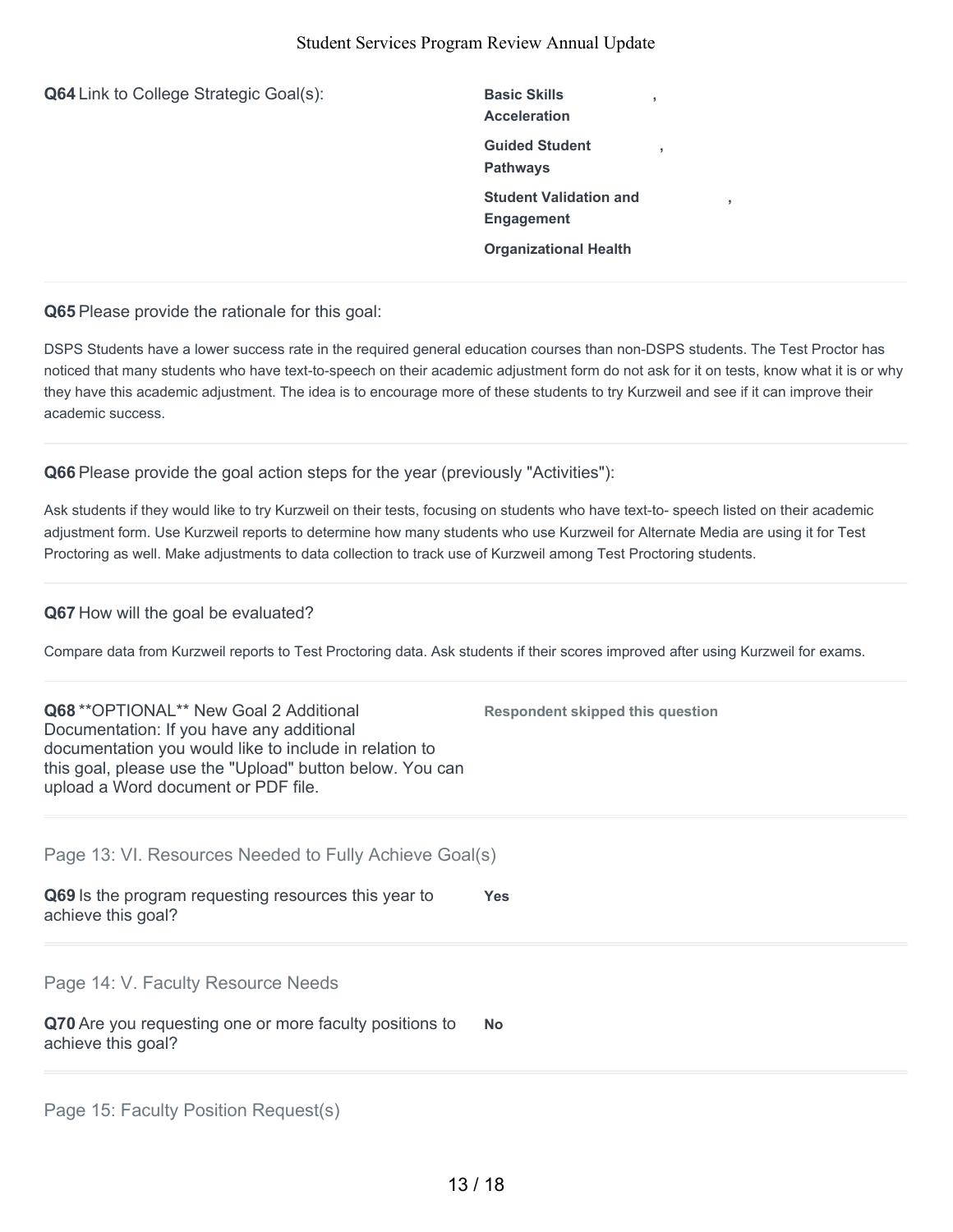| Q71 Please remember to complete the Faculty Position<br>Request Form (accessible here, under Staffing Request<br>Information) for this position that you are requesting and<br>upload it using the button below. The Faculty Position<br>Request Form (In Word) can be located here (under<br>Staffing Request Information). Brief Description of the<br><b>Position Requested:</b>                                            | <b>Respondent skipped this question</b> |
|--------------------------------------------------------------------------------------------------------------------------------------------------------------------------------------------------------------------------------------------------------------------------------------------------------------------------------------------------------------------------------------------------------------------------------|-----------------------------------------|
| Q72 Related Program Goal(s):                                                                                                                                                                                                                                                                                                                                                                                                   | <b>Respondent skipped this question</b> |
| Q73 Faculty Position Request Upload 1: Please upload<br>the completed faculty request form for the above position<br>using the button below. You can access the Word<br>version of the Faculty Position Request Form here.                                                                                                                                                                                                     | <b>Respondent skipped this question</b> |
| Q74 Faculty Position Request 2 (if applicable): Please<br>remember to complete the Faculty Position Request<br>Form (accessible here, under Staffing Request<br>Information) for this position that you are requesting and<br>upload it using the button below. The Faculty Position<br>Request Form (In Word) can be located here (under<br>Staffing Request Information). Brief Description of<br><b>Position Requested:</b> | <b>Respondent skipped this question</b> |
| Q75 Related Program Goal(s):                                                                                                                                                                                                                                                                                                                                                                                                   | <b>Respondent skipped this question</b> |
| Q76 Faculty Position Request Upload 2: Please upload<br>the completed faculty request form for the above position<br>using the button below. You can access the Word<br>version of the Faculty Position Request Form here.                                                                                                                                                                                                     | <b>Respondent skipped this question</b> |
| Page 16: VI. Classified Staff Resource Needs                                                                                                                                                                                                                                                                                                                                                                                   |                                         |
| Q77 Are you requesting one or more classified positions<br>to achieve this goal?                                                                                                                                                                                                                                                                                                                                               | <b>No</b>                               |
| Page 17: Classified Staff Position Request(s)<br>Q78 Classified Staff Position Request 1: Please<br>remember to complete the Classified Staff Position<br>Request Form (accessible here, under Staffing Request<br>Information) for this position you are<br>requesting. Brief Description of Position Requested:                                                                                                              | <b>Respondent skipped this question</b> |
| Q79 Classified Staff Position 1 Related Program Goal(s):                                                                                                                                                                                                                                                                                                                                                                       | <b>Respondent skipped this question</b> |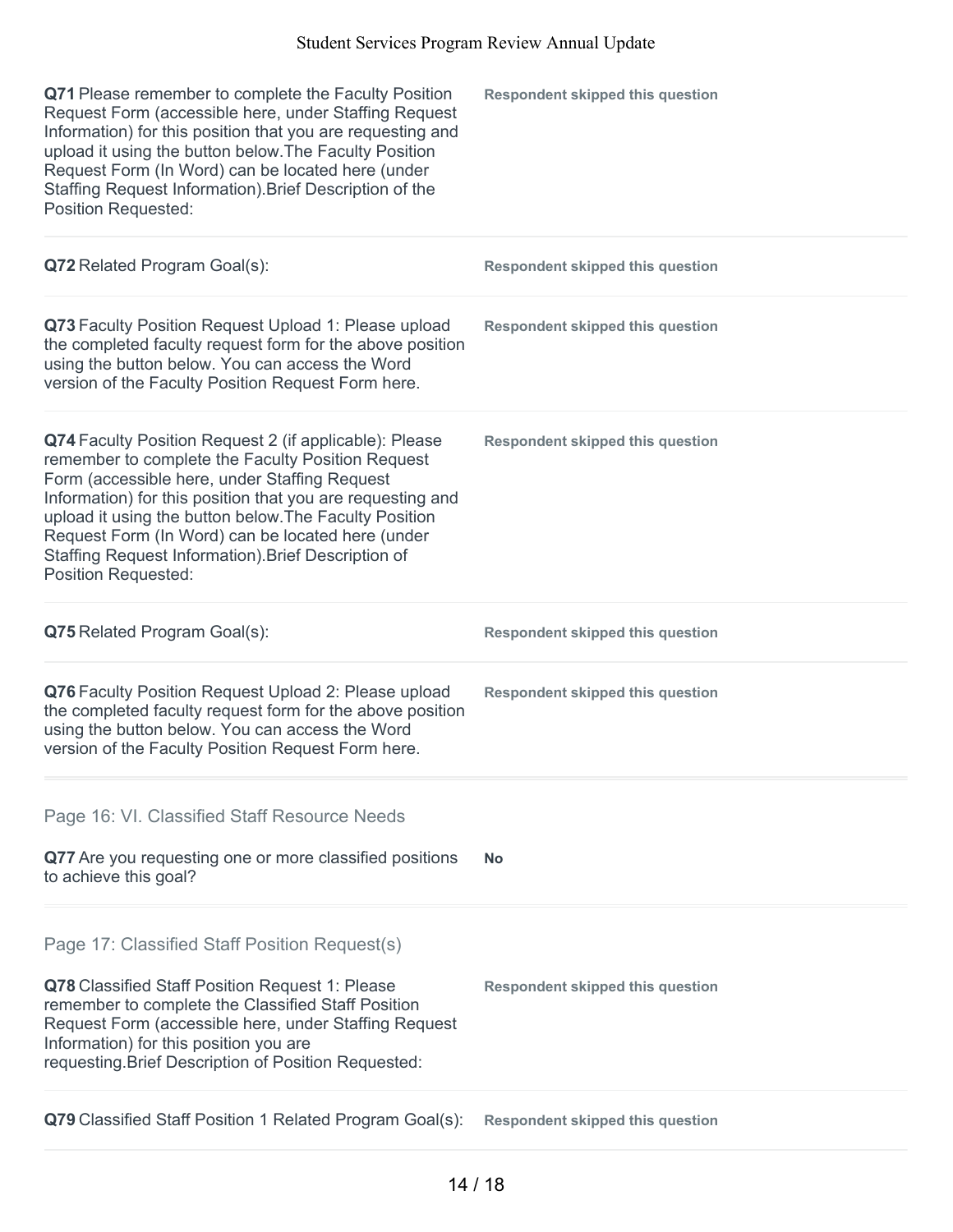| Q80 Classified Staff Position 1 Request Upload: Please<br>upload a completed Classified Position Request Form<br>for this request using the button below. You can access<br>the Word version of the Classified Position Request<br>Form here.                    | <b>Respondent skipped this question</b> |
|------------------------------------------------------------------------------------------------------------------------------------------------------------------------------------------------------------------------------------------------------------------|-----------------------------------------|
| Q81 *** OPTIONAL*** Please use the button below to<br>upload the position classification description (obtained<br>from HR).                                                                                                                                      | <b>Respondent skipped this question</b> |
| Q82 Classified Staff Position Request 2: Please<br>remember to complete the Classified Staff Position<br>Request Form (accessible here, under Staffing Request<br>Information) for each position you are requesting. Brief<br>Description of Position Requested: | <b>Respondent skipped this question</b> |
| Q83 Classified Staff Position 2 Related Program Goal(s):                                                                                                                                                                                                         | <b>Respondent skipped this question</b> |
| Q84 Classified Staff Position Request 2 Upload: Please<br>upload a completed Classified Position Request Form<br>for this request using the button below. You can access<br>the Word version of the Classified Position Request<br>Form here.                    | <b>Respondent skipped this question</b> |
| Q85***OPTIONAL***Please use the button below to<br>upload the position classification description (obtained<br>from HR).                                                                                                                                         | <b>Respondent skipped this question</b> |
| Page 18: VII. Technology Resource Needs                                                                                                                                                                                                                          |                                         |
| Q86 Are you requesting technology resources to achieve<br>this goal?                                                                                                                                                                                             | Yes                                     |

Page 19: Technology Request(s)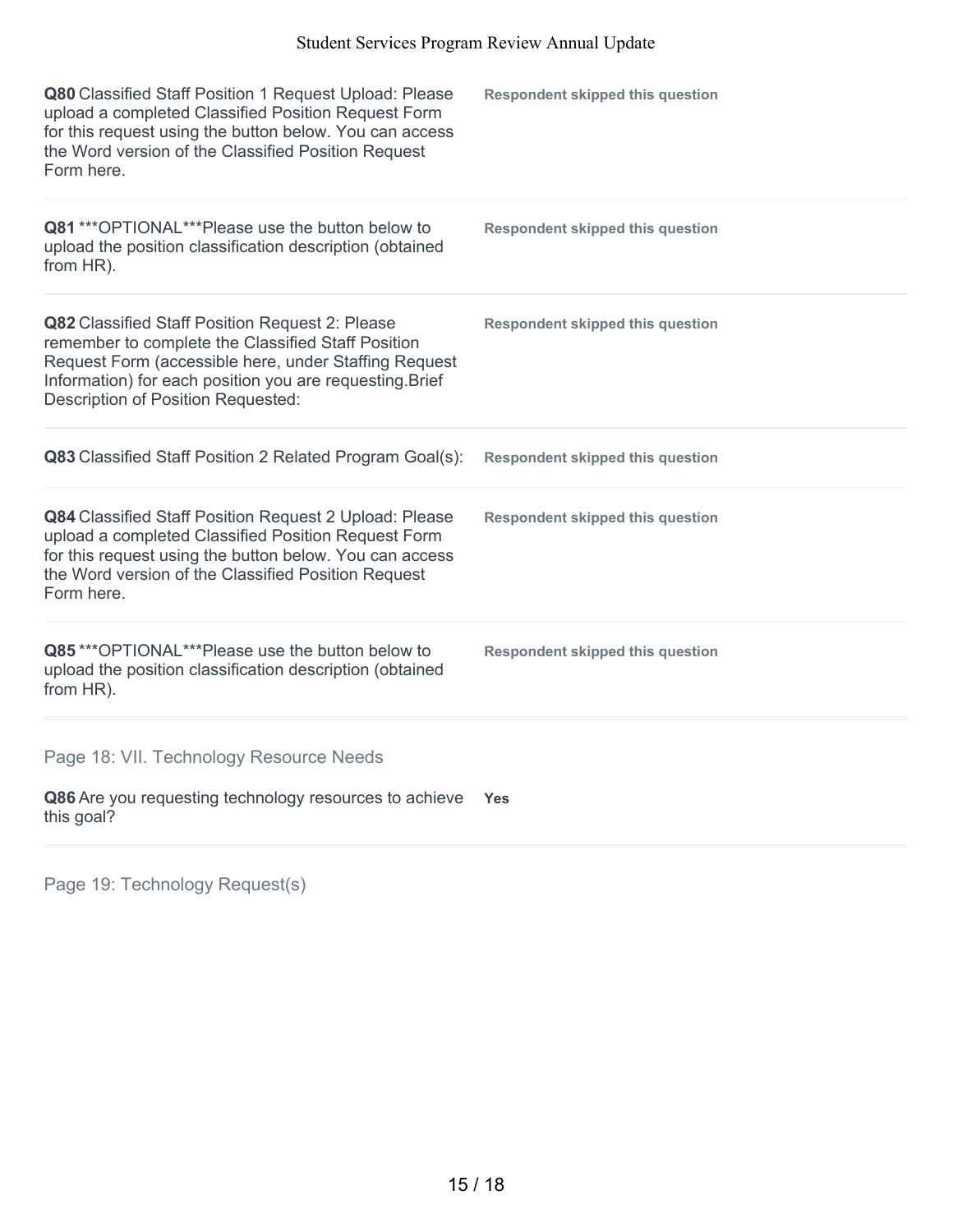**Q87** Technology Request 1: Please remember to complete a Technology Request Form for each request you are submitting. You can access the online Technology Request Form here: Technology Request Form

| Description:                    | Fusion is a screen reader and screen magnifier<br>(ZoomText and Jaws combined into a single program<br>used by visually and hearing impaired students with<br>disabilities to hear tests, textbooks, write and listen to<br>their papers, and to navigate their computer and the<br>web. This software can be placed anywhere on campus. |
|---------------------------------|------------------------------------------------------------------------------------------------------------------------------------------------------------------------------------------------------------------------------------------------------------------------------------------------------------------------------------------|
| One time or On-going            | on-going                                                                                                                                                                                                                                                                                                                                 |
| Amount Requested \$             | 3600.00                                                                                                                                                                                                                                                                                                                                  |
| Related Program Review Goal(s): | Increase student success and retention. Level the<br>playing field for students with disabilities                                                                                                                                                                                                                                        |

**Q88** Technology Request 2: Please remember to complete a Technology Request Form for each request you are submitting. You can access the online Technology Request Form here: Technology Request Form

| Description:                    | Kurzweil is a text to speech software used by students<br>with disabilities to hear tests, textbooks, and write and<br>listen to their papers. There are two components to<br>Kurzweil, stand-alone and web-based. Both are<br>unlimited site and home licenses. Students have the<br>ability to use it anywhere on their computer whether<br>they have Internet access or not. This software can be<br>placed anywhere on campus. |
|---------------------------------|------------------------------------------------------------------------------------------------------------------------------------------------------------------------------------------------------------------------------------------------------------------------------------------------------------------------------------------------------------------------------------------------------------------------------------|
| One time or On-going            | On-going                                                                                                                                                                                                                                                                                                                                                                                                                           |
| Amount Requested \$             | 6000.00                                                                                                                                                                                                                                                                                                                                                                                                                            |
| Related Program Review Goal(s): | Increase student success and retention. Help with<br>increasing literacy, level the playing field for students<br>with disbilities                                                                                                                                                                                                                                                                                                 |

Page 20: VIII. Perkins and Strong Workforce Resource Needs

| Q89 Are you requesting Perkins and/or Strong<br>Workforce resources to achieve this goal?                                                                                              | No                               |
|----------------------------------------------------------------------------------------------------------------------------------------------------------------------------------------|----------------------------------|
| Page 21: Perkins Request and Strong Workforce                                                                                                                                          |                                  |
| Q90 Perkins Request and Strong Workforce 1: Please<br>remember to complete the Perkins Request Form and<br>submit it via the annual Perkins/Strong Workforce<br>request process/cycle. | Respondent skipped this question |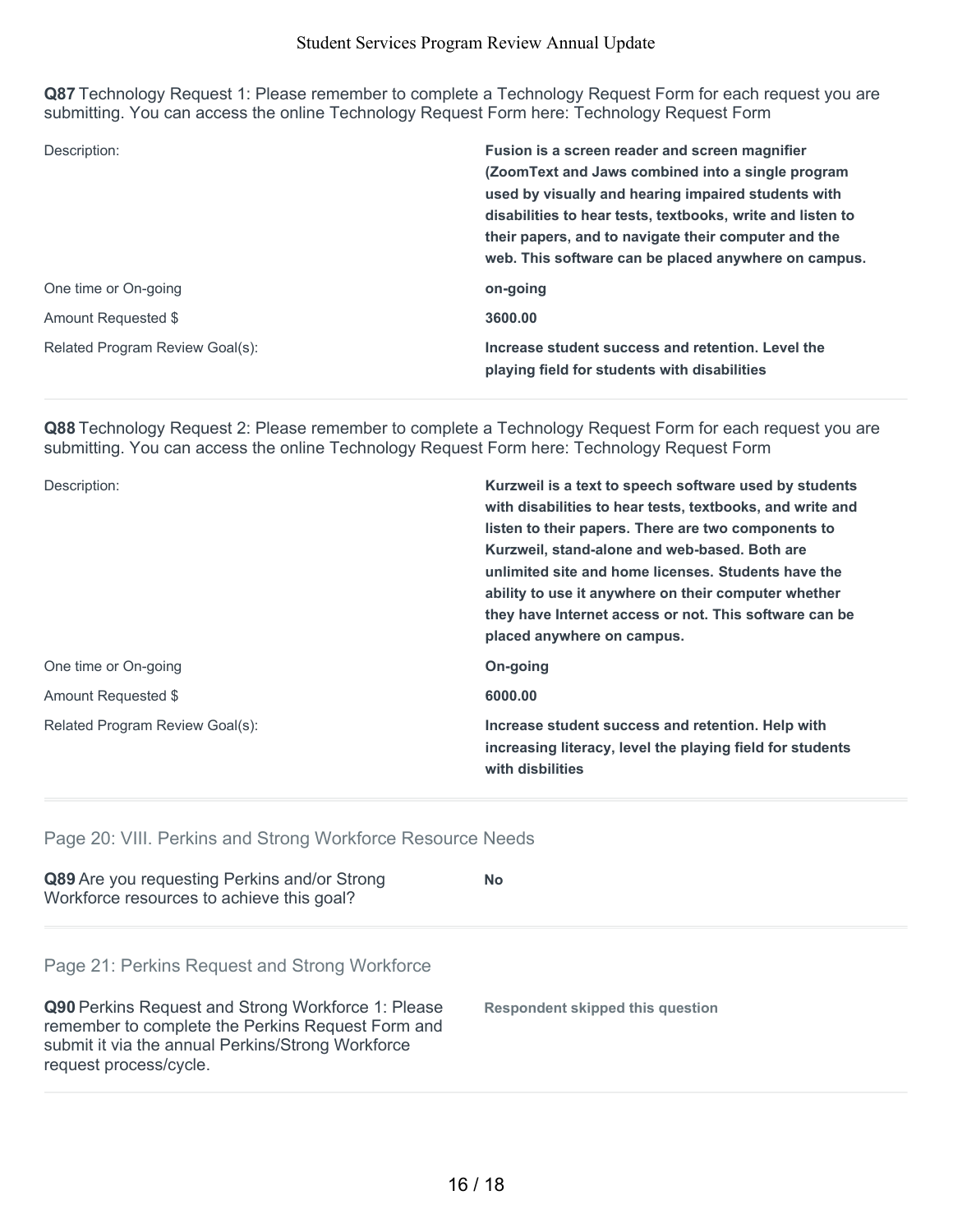| Q91 Perkins Request and Strong Workforce 2: Please<br>remember to complete the Perkins Request Form and<br>submit it via the annual Perkins/Strong Workforce<br>request process/cycle.                                          | <b>Respondent skipped this question</b> |
|---------------------------------------------------------------------------------------------------------------------------------------------------------------------------------------------------------------------------------|-----------------------------------------|
| Page 22: IX. Supplies/Equipment Resource Needs<br>Q92 Are you requesting supplies and/or equipment<br>resources to achieve this goal?                                                                                           | <b>No</b>                               |
| Page 23: Supplies/Equipment Request(s)<br>Q93 Supplies/Equipment Request 1: In the boxes below<br>please provide information on your request.<br>Supplies/Equipment requests will be considered on a<br>one-time funding basis. | <b>Respondent skipped this question</b> |
| Q94 Supplies/Equipment Documentation 1: Please<br>upload any supplies/equipment quotes or additional<br>documentation for this request.                                                                                         | <b>Respondent skipped this question</b> |
| Q95 Supplies/Equipment Request 2: In the boxes below<br>please provide information on your request.<br>Supplies/Equipment requests will be considered on a<br>one-time funding basis.                                           | <b>Respondent skipped this question</b> |
| Q96 Supplies/Equipment Documentation 2 : Please<br>upload any supplies/equipment quotes or additional<br>documentation for this request.                                                                                        | <b>Respondent skipped this question</b> |
| Page 24: X. Facilities Resource Needs<br>Q97 Are you requesting facilities resources to achieve<br>this goal?                                                                                                                   | <b>No</b>                               |
| Page 25: Facilities Request<br>Q98 Facilities Request 1: Please provide the information<br>below and remember to complete a Facilities Request<br>Form accessible here: Facilities Request Form                                 | <b>Respondent skipped this question</b> |
| Q99 Facilities Request 2: Please provide the information<br>below and remember to complete a Facilities Request<br>Form, accessible here: Facilities Request Form                                                               | <b>Respondent skipped this question</b> |